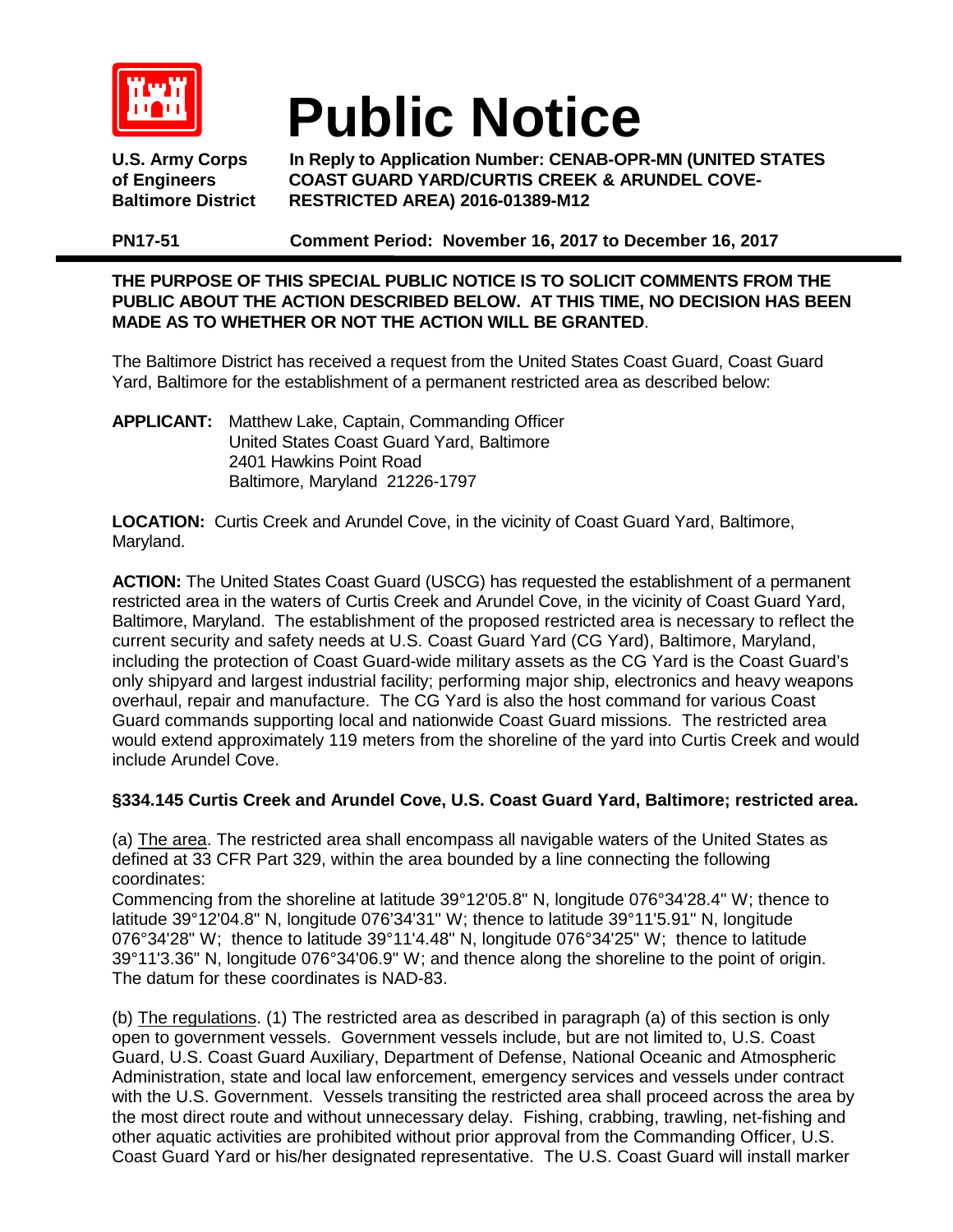buoys along some or all of the referenced coordinates to demarcate the limits of the restricted area. The Coast Guard will also install warning signs notifying individuals of the restricted area and prohibiting all unauthorized entry into the area along the property boundary. (2) All persons, vessels and other craft are prohibited from entering, transiting, drifting, dredging or anchoring within the restricted area as described in paragraph (a) of this section without prior approval from the Commanding Officer, U.S. Coast Guard Yard or his/her designated representative. (3) The restrictions described in paragraph (b)(1) of this section are in effect 24 hours a day, seven days a week.

(c) Enforcement. The regulations in this section shall be enforced by the Commanding Officer, U.S. Coast Guard Yard or such persons or agencies he/she may designate

The decision whether to establish the requested restricted area will be based on an evaluation of the probable impact including cumulative impacts of the proposed activity on the public interest. That decision will reflect the national concern for both protection and utilization of important resources. The benefit which reasonably may be expected to accrue from the proposal must be balanced against its reasonably foreseeable detriments. All factors which may be relevant to the proposal will be considered including the cumulative effects thereof; among those are conservation, economics, aesthetics, general environmental concerns, wetlands, cultural values, fish and wildlife values, flood hazards, flood plain values, land use, navigation, shoreline erosion and accretion, recreation, water supply and conservation, water quality, energy needs, safety, food and fiber production, and, in general, the needs and welfare of the people.

Comments are being solicited from the public; Federal, State, and local agencies and officials; Indian Tribes; and other interested parties in order to consider and evaluate the impacts of this proposed activity. Any comments received will be considered by the Corps of Engineers to determine whether to grant, modify, condition or deny authorization for this proposal. To make this decision, comments are used to assess impacts on endangered species, historic properties, water quality, general environmental effects, and the other public interest factors listed above.

Comments are used in the preparation of an Environmental Assessment and/or an Environmental Impact Statement pursuant to the National Environmental Policy Act. Comments are also used to determine the need for a public hearing and to determine the overall public interest of the proposed activity.

It is requested that you communicate the foregoing information concerning the proposed work to any persons known by you to be interested and not being known to this office, who did not receive a copy of this notice.

Written comments concerning the action described above may be submitted directly to the District Engineer, U.S. Army Corps of Engineers, Baltimore District, Attn: Mr. Steve Elinsky, Regulatory Branch, CENAB-OPR-MN, 10 South Howard Street, Baltimore, Maryland 21202, within the comment period as specified above to receive consideration. If you have any questions concerning this matter, please contact Mr. Steve Elinsky at 410.962.4503.

The proposed rulemaking has also been posted in the Federal Register for public comments for 30 days beginning November 15, 2017, Docket Number COE-2017-24888.

FOR THE DISTRICT ENGINEER:

Wadi B. Charoller

Wade B. Chandler Acting Chief, Regulatory Branch